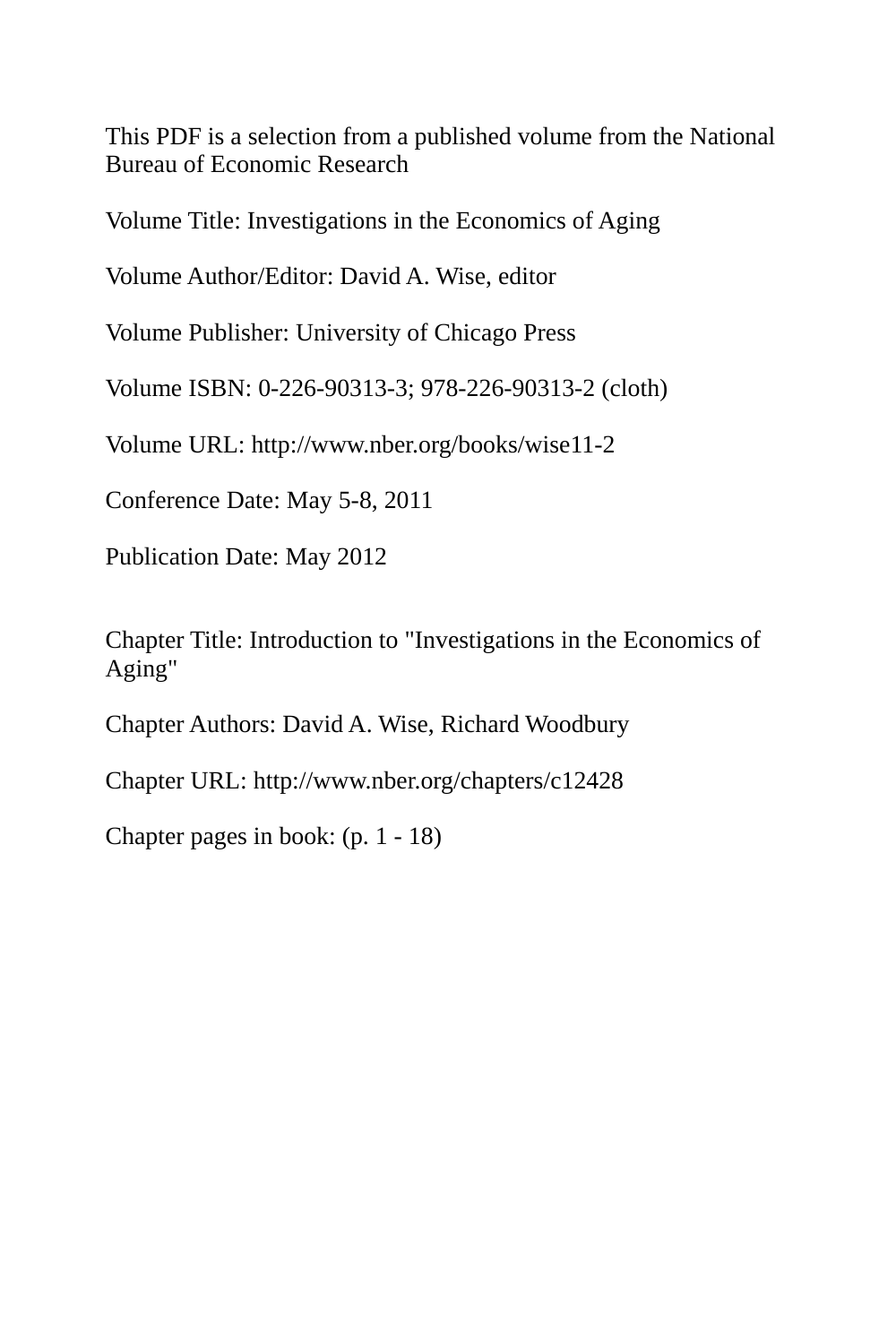## **Introduction**

David A. Wise and Richard Woodbury

One of the most persistent findings from research in the economics of aging is the depth of the relationship between health and financial circumstances—two core dimensions of individual well- being as people age. In continuing research, a major focus is on understanding these dimensions of well- being, the strong correlations and causal connections between them, and how they are changing over time.

For both demographic and economic reasons, it is a particularly important time to be studying the economics of aging. We are in the midst of a substantial evolution in how people live in later life. The aging of the baby boom generation into older ages is one factor. Another major change of the last two decades has been the growth in retirement saving programs, particularly  $401(k)$  plans, and a parallel decline in traditional defined-benefit pension programs. Reforms to Social Security, Medicare, and Medicaid are also being implemented, as necessitated by changing population demographics and mounting fiscal pressures. Health and health care are evolving as well, with continuing advances in medicine, better disease management, improvement in health and functional ability, and increased longevity. An aging workforce, strained macroeconomic conditions, and fiscal imbalances in government are additional dimensions of the changing times.

The characteristics, causal influences, and dynamic interrelationship be-

For acknowledgments, sources of research support, and disclosure of the authors' material financial relationships, if any, please see http://www.nber.org/chapters/c12428.ack.

David A. Wise is the John F. Stambaugh Professor of Political Economy at the Kennedy School of Government at Harvard University. He is the area director of Health and Retirement Programs and director of the Program on the Economics of Aging at the National Bureau of Economic Research. Richard Woodbury is a senior administrator with the Economics of Aging Program at the National Bureau of Economic Research.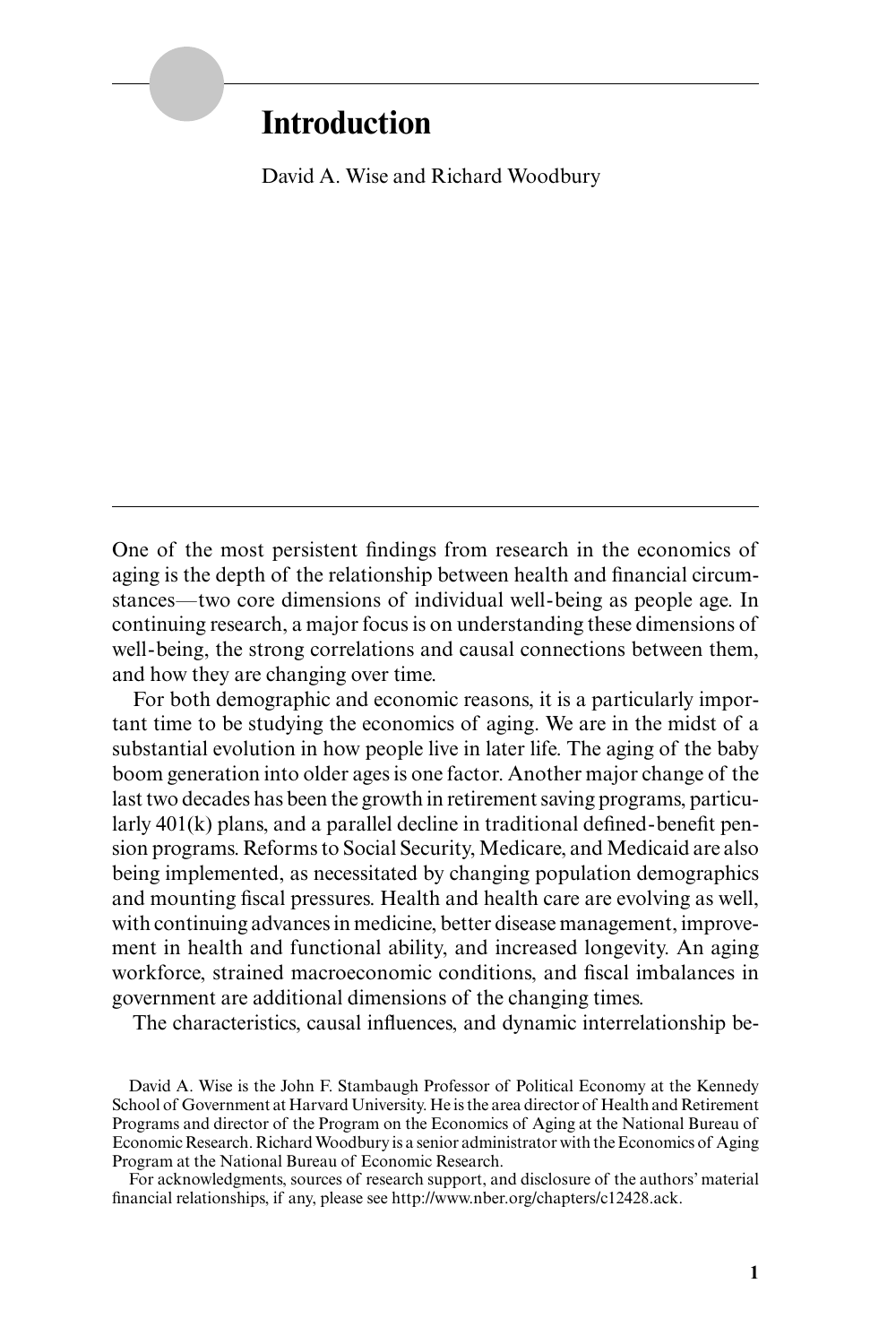tween evolving health and evolving financial well-being are a core substantive focus of current research in the economics of aging field. Are people adequately prepared for the financial needs of later life? How do people's finances and financial well-being evolve over the course of later life? Do people have the right mix of annuitized payment streams and nonannuitized savings at older ages? What are the dimensions of health and functional ability that are most important to well- being at older ages? How do these dimensions of health evolve over the course of later life? How is health and work capacity changing over time? What factors contribute to health and economic wellbeing as people age? And how do these multiple health and financial aspects of well- being interrelate? These are core questions of ongoing research, each of which is addressed in some way in the studies in this volume.

This is the fourteenth in a series of NBER volumes synthesizing complementary analyses of economics of aging research. The goal is to bring together studies that are at the forefront of research in the field. The volumes are not intended to cover the entire area of economics of aging research, but rather to highlight cutting edge research projects that together contribute to a more comprehensive understanding of health and economic well- being as people age. The chapters encompass advances in research methodology, data resources, current trends, and changing policies in health, work, financial well- being, and retirement. Many of the studies are components of longerterm research themes of the NBER program on aging, and an attempt is made to place these new studies in the context of our larger agenda. Through fourteen volumes, the large majority of this research has been funded by the National Institute on Aging, which has made a long- term commitment to advancing the economics of aging field.

The previous volumes in this NBER series are *The Economics of Aging, Issues in the Economics of Aging, Topics in the Economics of Aging, Studies in the Economics of Aging, Advances in the Economics of Aging, Inquiries in the Economics of Aging, Frontiers in the Economics of Aging, Themes in the Economics of Aging, Perspectives on the Economics of Aging, Analyses in the Economics of Aging, Developments in the Economics of Aging, Research Findings in the Economics of Aging,* and *Explorations in the Economics of Aging.* This volume continues the series with a collection of investigations in the economics of aging.

The volume is divided into two sections: the first weighted more heavily toward people's changing financial circumstances as they age, and the second weighted more heavily toward people's changing health and health care. Even in the first section, however, the emerging importance of out-ofpocket health care costs, or the risk of such costs, is emphasized as a growing need for financial resources at older ages. Indeed, the interactions between health and financial resources, and between health care costs and resource adequacy, are the general topic of the first several chapters in the volume. The studies raise new questions about what constitutes resource adequacy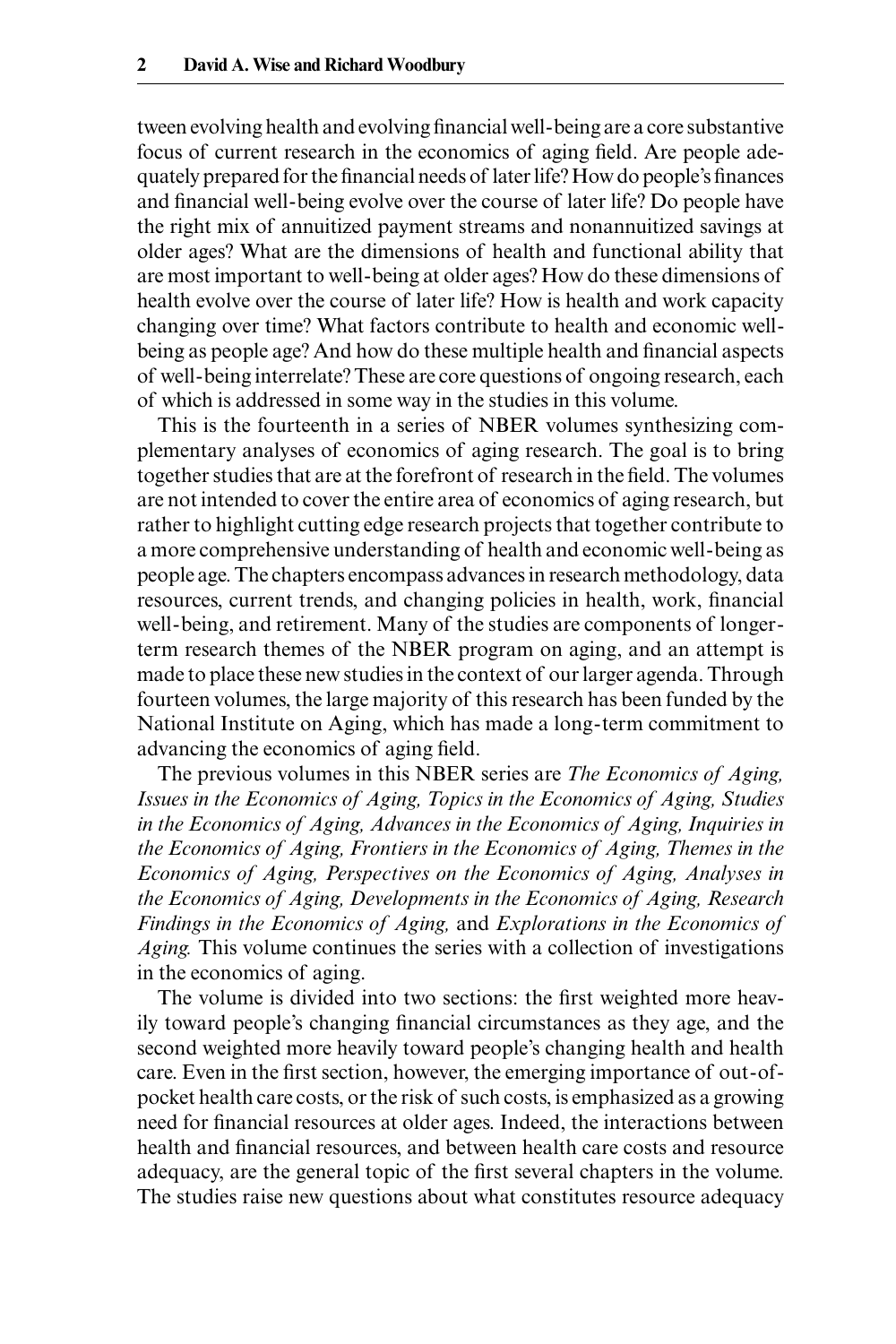later in life, when out- of-pocket health care expenses are an increasing component of household budgets, on an ongoing basis, as well as an increased risk of much larger expenditure shocks (or reduced income) from adverse health events and health decline.

Chapter 1 analyzes people's finances in the years leading up to their death, focusing on the variations in financial circumstances and well-being across the population. Chapter 2 looks at the extent to which large out- of- pocket costs increase the risk of financial hardship at older ages. Chapter 3 documents how health care cost growth has limited the inflation-protection in the Social Security program, so that the buying power of Social Security income for other needs is in fact reduced over the post- retirement years. Chapter 4 extends a long-term research agenda on the factors influencing saving and asset accumulation during people's working years, focusing more narrowly on how loan provisions affect 401(k) balances.

Together, these studies add substantial new pieces to our understanding of financial circumstances in later life, as well as new perspective on how health and out-of-pocket costs for health care influence financial well-being and resource adequacy. As noted, health and health care costs turn out to be major influences on both the level of financial resources in later life, on the one hand, and the need for financial resource expenditures, on the other. The results raise new questions about the appropriate income- replacement rate necessary to maintain standards of living, the distinct roles of annuitized versus nonannuitized financial holdings, the appropriate formulas for inflation-adjustment for older households, and the role of insurance for health declines—all of which are integrally related to resource adequacy.

The next three studies in the volume focus more intensively on health status, health trends, and health measurement. Chapter 5 more clearly defines the major dimensions of health and functional ability, and how health is changing over time along these various dimensions. Chapter 6 focuses more narrowly on progress in cancer treatment and cancer outcomes as a more targeted case study of evolving health, as well as the complications in disentangling improved prevention, diagnosis, and treatment, and their respective effect on health outcomes. Chapter 7 is a methodological study on health measurement, improving our ability to interpret self- reported disability measures through the use of reference groups. All three studies add to our understanding of health and health trends, complementing the focus on financial well-being in the first four chapters.

The last three chapters in the volume consider in greater depth the relationship between health and economic circumstances. Chapter 8 analyzes the causal pathways from socioeconomic circumstances to health, establishing a deeper understanding of the relationship, and how results may change with the data, sample size, and time span being studied. Chapter 9 looks at the lifelong impact of childhood health on later- life health outcomes. Finally, chapter 10 explores measures of subjective well- being, which may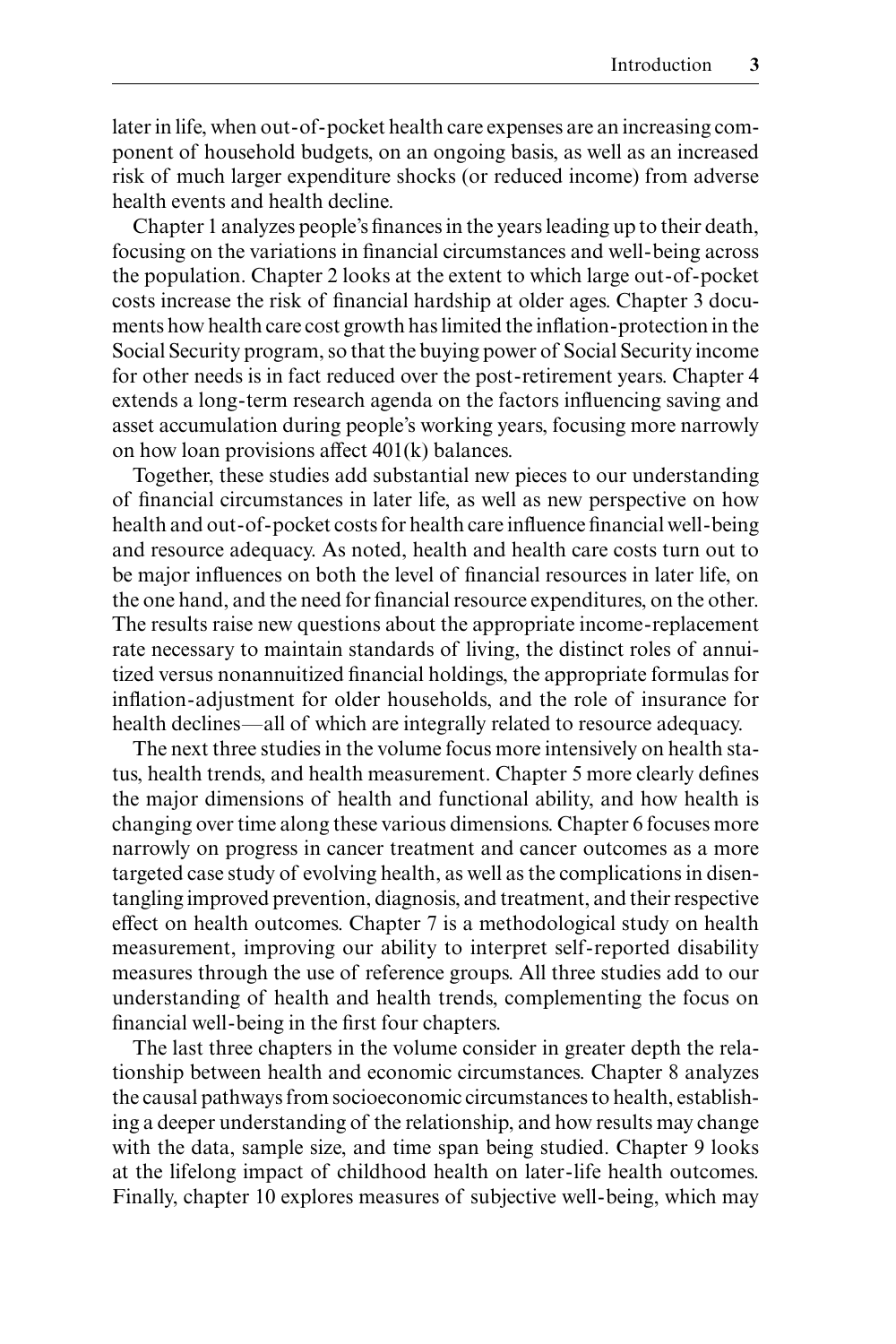encompass aspects of health, finances, and psychological well-being, and how these measures of subjective well-being may be affected by financial and macroeconomic conditions. The particular value of these last three chapters is their explicit recognition of how different aspects of well- being interrelate, including the financial aspects of well-being emphasized in the early chapters, the health aspects of well- being emphasized in the middle chapters of the volume, and still broader measures of subjective well- being introduced in the final chapter.

The remainder of this introduction provides an overview of the studies contained in the volume, relying to a significant extent on the authors' own language to summarize their work. Also important are the comments on each chapter provided by discussants. These comments add a depth of perspective on each research topic. In some cases, the discussant comments put the primary study into a larger context. In some cases, they are critical commentary. And in some cases, they are expansions of either the theoretical underpinnings or empirical findings that are reported in the primary studies. The result is a richer treatment of each topic addressed. Because the volume focuses on studies that are at the forefront of economics of aging research, they are by their nature more exploratory or innovative. The discussant comments provide a certain grounding or breadth of perspective that is particularly valuable in assessing these more exploratory and innovative research directions.

## **I.1 Part I: Financing Retirement**

The composition of financial support at older ages and the demands on financial resources later in life are two key aspects of the changing retirement landscape in the United States. As noted, the trends to date suggest that private saving, particularly through 401(k) plans, will be far more important and widespread in its implications than employer- provided pensions achieved at their peak. The implications of this saving will play out over time, as new retirees will have spent an increasing portion of their careers contributing and accumulating assets in private retirement accounts. While financial market declines have had an impact, the most recent generation of new retirees is the first to have significant numbers of people with more substantial 401(k) accumulations. This has inspired a redirection of research in the field from the accumulation phase in these retirement savings accounts, while people are working, to how the accumulated assets are used in later life.

On the expense side, out-of-pocket health care costs are a significant and growing demand on financial resources in later life. This burden may be particularly acute for individuals in poorer health, who not only face higher costs, but who (on average) have less financial resources to support them. Thus the first several chapters deal with interactions between health and financial resources, and between health care costs and resource adequacy.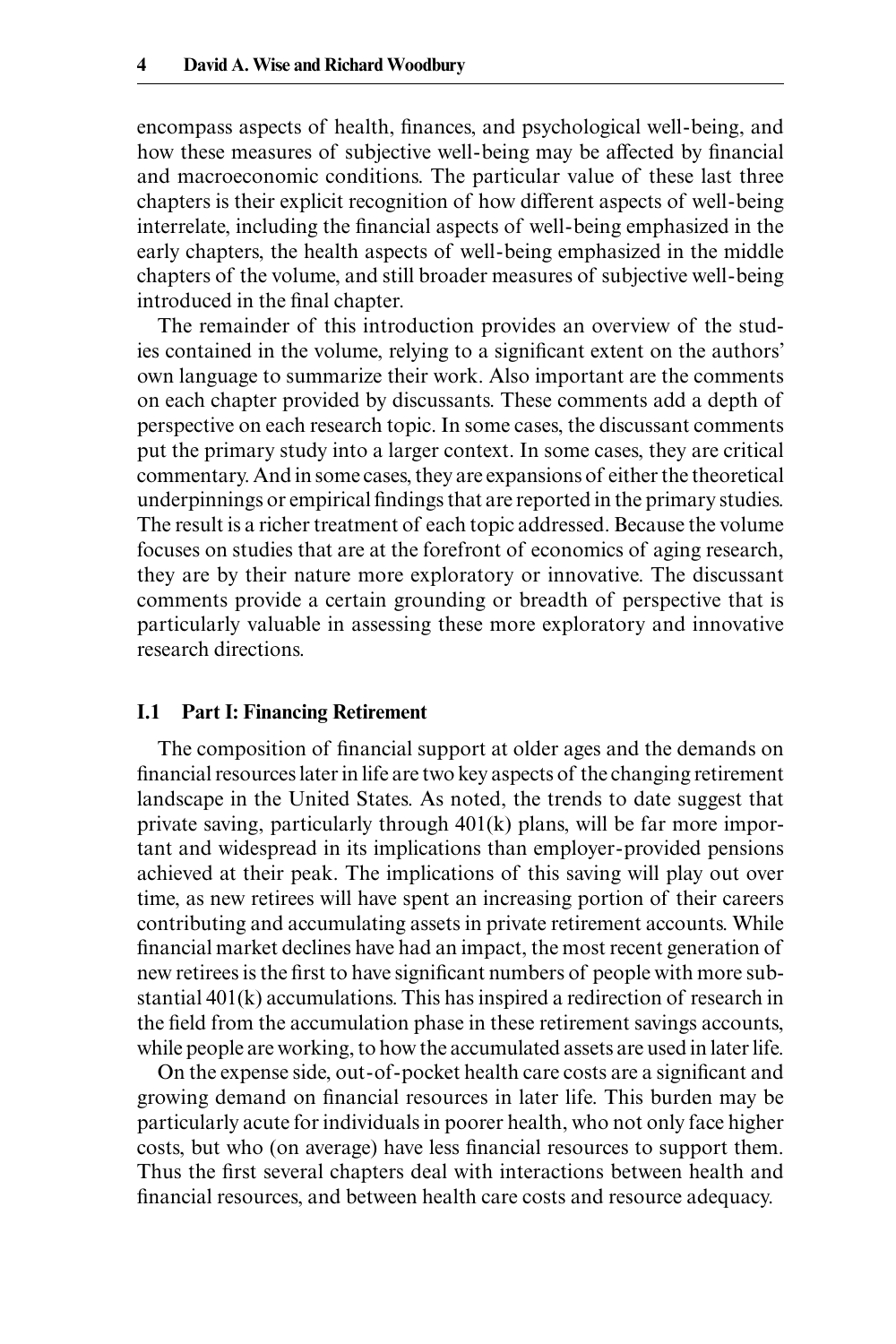In chapter 1, James Poterba, Steven Venti, and I analyze people's finances in the years leading up to their death. We ask, were they prepared for retirement? The study's methodology relies on panel data to analyze the evolution of each household's financial assets over this later life period. The sample consists of households who were age seventy and older in 1993. Each household is followed until they die, or until the most recent survey period in 2008. Separate analyses are conducted for households in each of three family pathway groups: (1) one- person households; (2) households that begin in 1993 as two- person households, but with a deceased spouse over the study period; and (3) two- person households in which both spouses are living when last observed. Much of the analysis is restricted to people who are known to have died.

Several results stand out. First, median total wealth was relatively high in the year last observed for each of the three family pathway groups. Second, wealth in the last year before death is greatest for persons who were in twoperson households the longest period of time. For example, the average assets in the last year observed were \$141,606 for persons in one- person households in 1993 whose last year observed before death was 2006, \$252,849 for persons in two- person households in 1993 whose spouse was deceased when last observed in 2006, and \$691,588 for persons in two- person households in 1993 whose spouse was alive when last observed in 2006. Third, for total wealth and for each of the asset subcategories there is a strong correspondence between the level of assets in 1993 and the number of years a person survives after 1993. Persons who lived longer had higher initial assets. Fourth, for each family pathway group, there is a very strong relationship between health status and wealth in the last year observed. Thus there is a strong association between health and wealth even among persons who would die within the next two years. And fifth, despite the appearance of substantial assets at the median, a substantial fraction of people die with income less than \$10,000, with no financial assets, and with zero housing wealth.

A rather large fraction of the original single- person households have low income judged by the income poverty thresholds. We find that 12.1 percent are below the poverty threshold and have no financial assets, and that 23 percent are below twice the income poverty line and have no financial assets. To put the results in context, we first compare the total income in the last year observed to total income in 1993, the first year the Asset and Health Data Among the Oldest Old (AHEAD) data were collected. Total income in the last year observed was about 4 percent higher, on average, than total income in 1993. We also compare total median income in the last year observed to median earnings (in 2008 dollars) of the same persons when they were between ages fifty-seven and sixty-two. While the difference is hard to evaluate because the two measures are not clearly comparable, overall median income in the last year observed was approximately 50 percent lower than median earnings of the same persons at ages fifty-seven to sixty-two.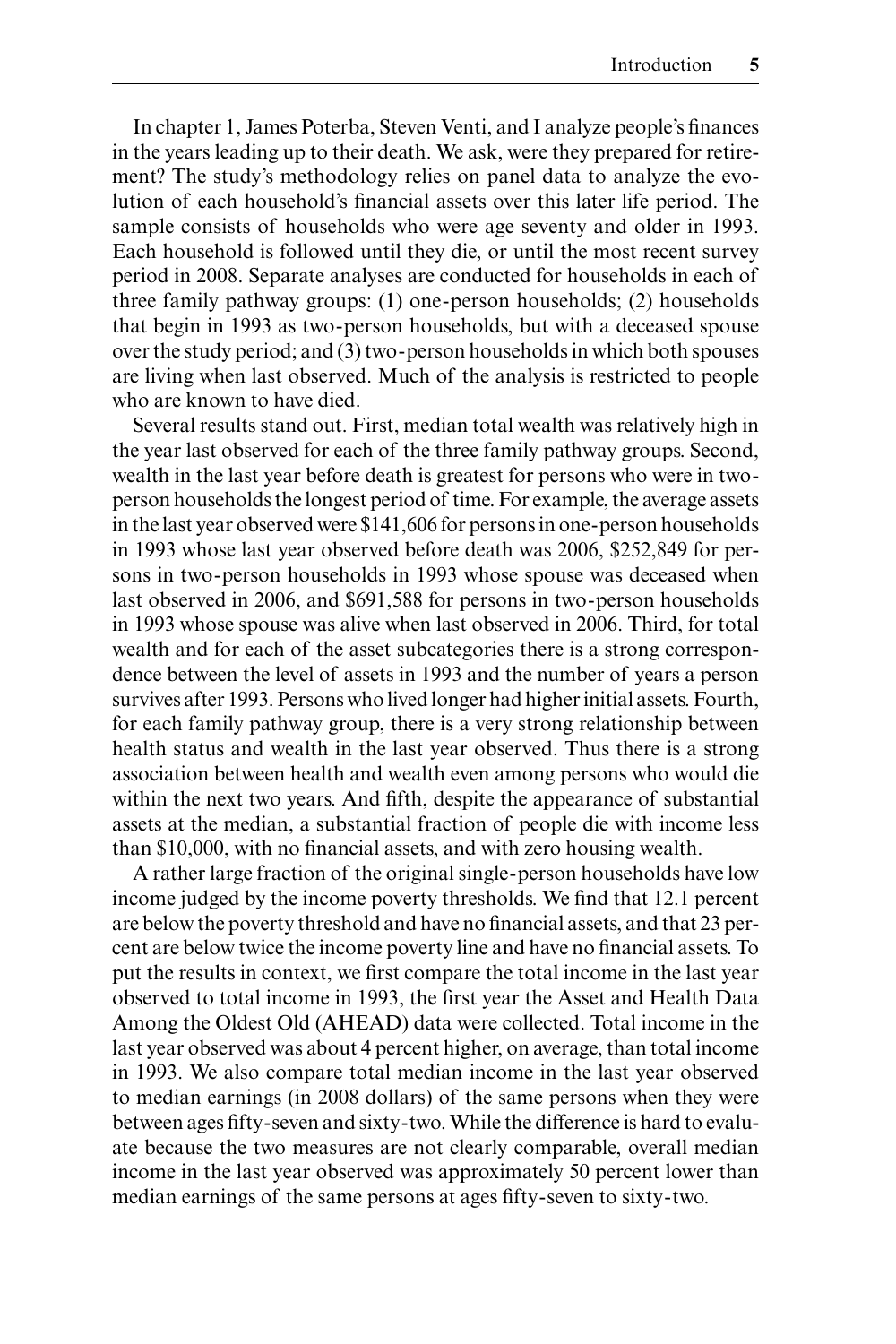There are also important differences across the pathways. Consider, for example, the proportion of persons with annuity income less than \$20,000 (approximately twice the poverty level for single persons over age sixty-five) and financial assets less than  $$10,000$ : 52 percent of persons in the singlehousehold pathway fall below these thresholds, but only 36.4 percent of those in the two- to one- person pathway, and only 26.3 percent of those in the two- person pathway fall below these thresholds. Similarly, consider the proportion of persons with annuity income in the \$10,000 to \$20,000 interval and financial assets less than \$10,000 who have zero housing wealth: of those in the single- family pathway 63.3 percent have zero housing wealth, and 53.0 percent of those in the two- to one- person pathway, and only 25.9 percent of those in the two- person pathway have zero housing wealth. A perhaps striking similarity across the pathways is that given income and housing wealth, the health status of the persons in the three pathways is very close. The median health percentile of persons with annuity income in the  $$10,000$  to  $$20,000$  interval and financial assets less than  $$10,000$  is 28.2 for persons in the single- household pathway, 23.9 percent for those in the two to one- person pathway, and 28.2 for persons in the two- person pathway.

The results raise several issues. First, a noticeable fraction of persons die with virtually no financial assets—46.1 percent with less than \$10,000. Based on a replacement rate comparison, many of these may be deemed to have been well- prepared for retirement, in the sense that their income in their final years was not substantially lower than their income in their late fifties or early sixties. Yet with such low asset levels, they would have little capacity to pay for unanticipated needs such as health or other shocks or to pay for entertainment, travel, or other activities. This raises a question of whether the replacement ratio is a sufficient statistic for the "adequacy" of retirement preparation. In addition, this group relies almost entirely on Social Security benefits for support in retirement. These people balance on only one leg of the oft touted three- legged stool that is said to provide retirement support—Social Security, pension benefits, and personal saving. If the one leg is judged inadequate it raises the question of how to strengthen the other legs which in turn may, for example, increase interest in the spread of  $401(k)$ -like plans to low-wage workers in firms with high turnover.

In discussing the results from chapter 1, David Laibson compares actual savings behavior and accumulations in 401(k) plans with the asset accumulations that might be necessary to assure resource adequacy in retirement. He does this by applying a rough conversion formula between asset amounts, on the one hand, and their annuitized income equivalent, on the other. Compared with his ideal vision for savings- based retirement planning, he raises concerns about resource adequacy resulting from many factors, including pre- retirement withdrawals, individuals without access to plans, low employer match rates, high management fees and risks of low returns, nonparticipation among those who are eligible, starting to save too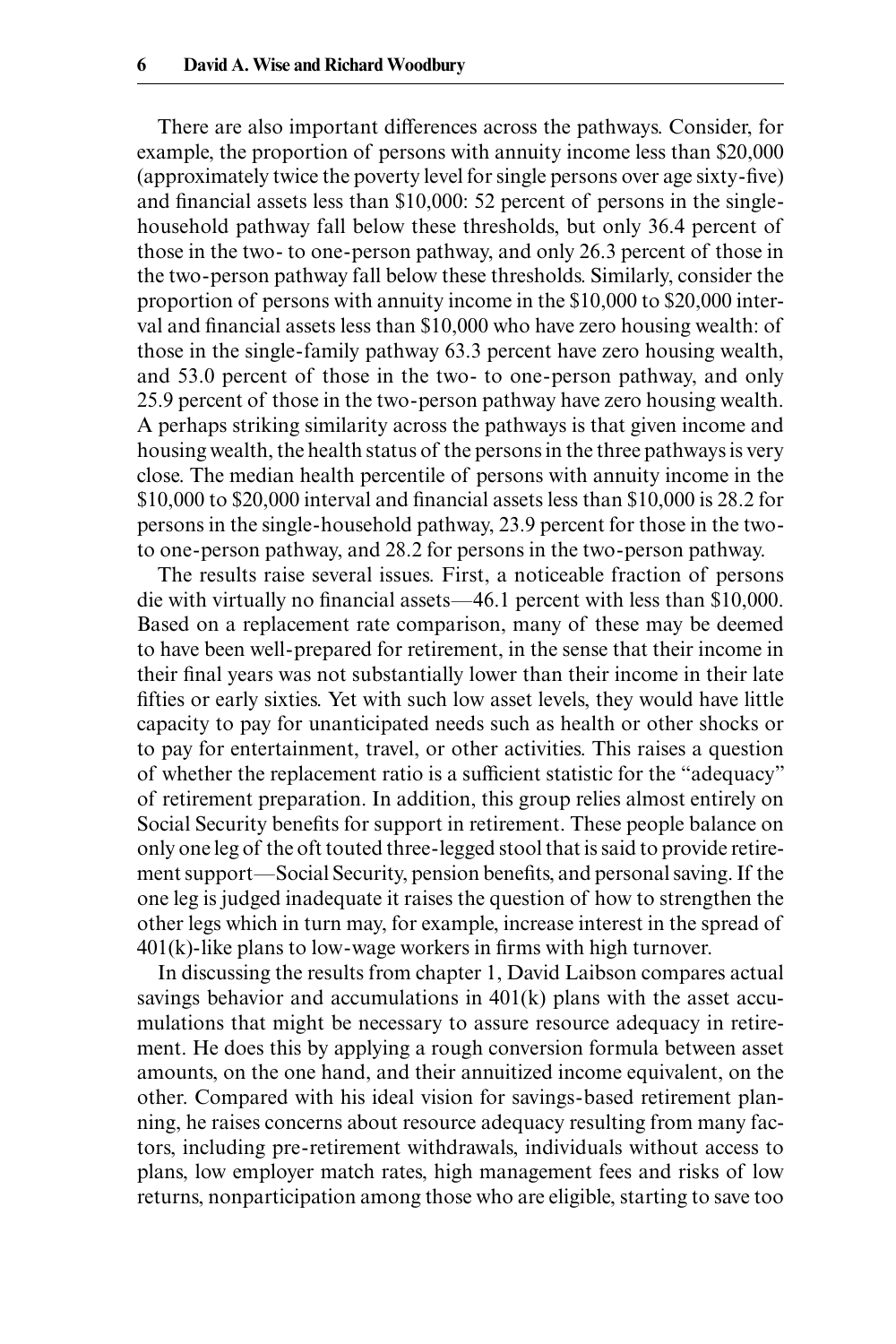late, the continuing decline of defined-benefit pension arrangements, reductions in housing equity at older ages, increased credit card debt, and rising out- of- pocket costs for medical care.

Chapters 2 and 3 focus on health care costs as a growing demand on financial resources at older ages. A key issue is the risk of being inadequately prepared. For example, a person may seem to have been well- prepared for retirement if they turn out to have lived an average life span, earned an average return on their investments, and had average out- of- pocket medical spending needs. But what if their experience turns out to be different than the average? Specifically, what if they live longer than average, or earn less than average on their investments, or have larger than average medical care needs? In that case, the same household in retrospect may have been unprepared. Risk and uncertainty raise diverse questions about the magnitude of retirement assets needed, the annuitization of assets, insurance, and the distribution of financial preparedness across the population of retirees.

In chapter 2, Michael Hurd and Susann Rohwedder look at the risk of out- of- pocket spending for health care on economic preparation for retirement. It follows up on their earlier work that focuses on longevity risk. In their prior research, which excludes medical spending risk from their models, Hurd and Rohwedder find that a substantial majority of those just past the usual retirement age are adequately prepared for retirement, in that they will be able to finance a path of consumption that begins at their current level of consumption and then follows an age- pattern similar to that of current retirees. However, almost half of singles without a high school education will be likely to be forced to reduce consumption, and a substantial number of married college graduates will also have to reduce consumption. The model used for this work did not account for health care spending risk.

The goal of the study in chapter 2 is to explicitly account for the risk of large out-of-pocket spending on health care. Variation in out-of-pocket spending for health care changes quite sharply the percentage of single persons adequately prepared for retirement. When there are no shocks, 57 percent are adequately prepared. With serially correlated health shocks, just 44 percent are adequately prepared—even though average out- of- pocket spending on health care does not change (by design). The difference for single women specifically is even larger: 58 percent with no shocks versus 39 percent with. For single women without a high school degree, the percent adequately prepared drops from 33 percent to just 15 percent.

The effects on married people are not nearly as large because many couples have wealth substantially in excess of what is required to deal with most health care spending shocks. In this sample, the percentage of those adequately prepared declined from 80 percent with no health care spending shocks, to 73 percent with shocks.

Averaging both single and married households, the percentage adequately prepared is 72 percent when out-of-pocket spending does not have a sto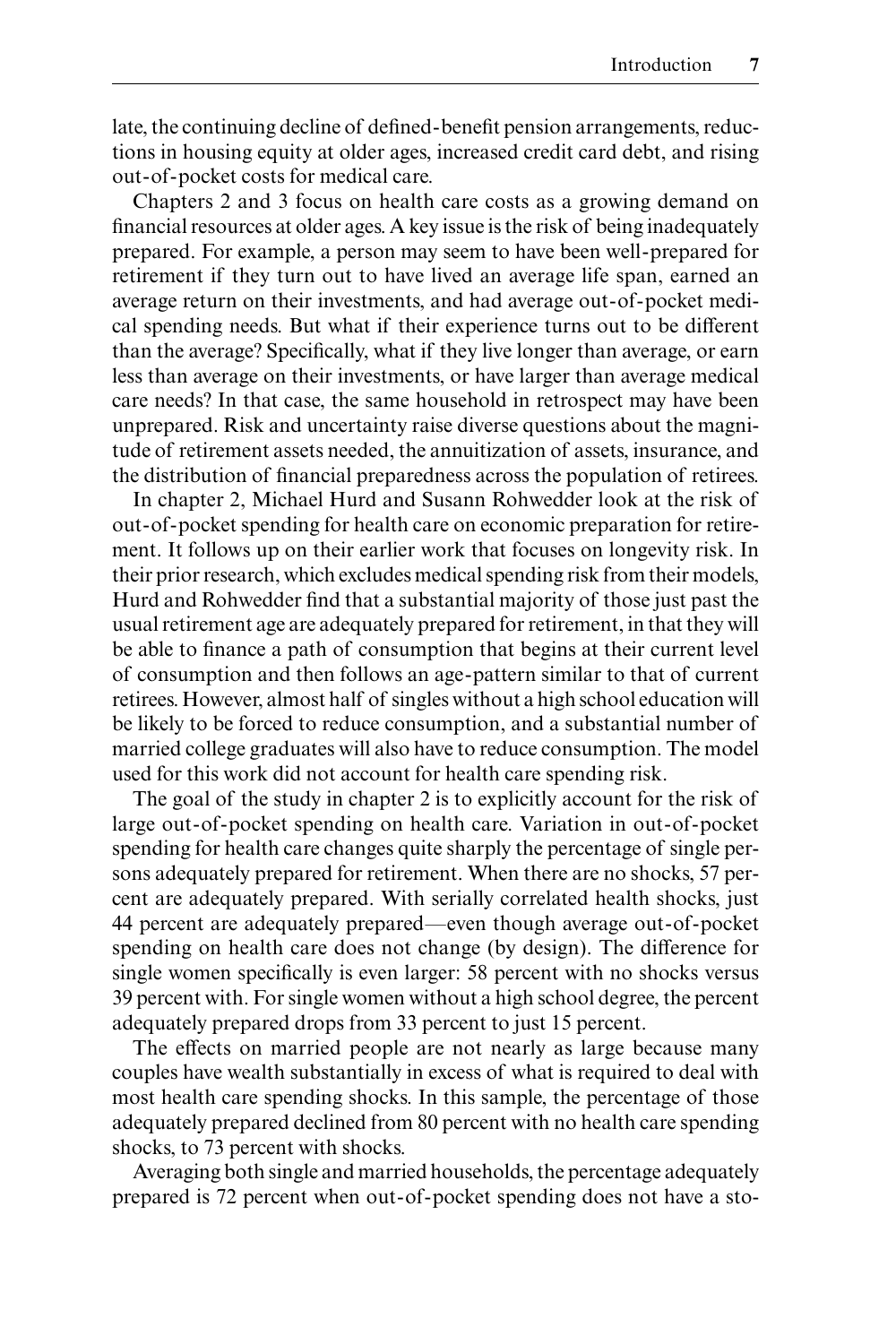chastic component. But when out- of- pocket spending is stochastic (with the distribution recorded in the 2008 wave of the HRS survey) and when spending is serially correlated (as estimated from 2004 and 2005 Medicare Current Beneficiary Surveys), the percentage of those who are financially prepared for retirement declines by 9 percentage points to about 63 percent.

In his discussion of chapter 2, Robert Willis notes the sequencing of asset use based on post- retirement needs. Annuitized resources, such as Social Security and traditional pension benefits, are used as the initial or baseline resource, followed by financial asset savings and housing equity as the longest protected asset. Willis also raises questions about the availability of annuity and other insurance products that may better protect against later life risks, as well as the roles of bequest motives and "excess wealth" that is not consumed before death.

In chapter 3, Gopi Shah Goda, John Shoven, and Sita Slavov ask, how well are Social Security recipients protected from inflation, after accounting for increased Medicare premium and other out- of- pocket health care costs?

Social Security is widely believed to protect its recipients from a number of risks, including uncertainty regarding length of life and inflation, due to the inflation-indexed life annuity form of the benefit. The inflation protection comes from the fact that Social Security benefits are indexed to the Consumer Price Index for Urban Wage Earners and Clerical Workers (CPI-W). The CPI-W is based on the spending patterns of a broad group of workers, representing approximately 32 percent of the US population. However, the CPI-W may not accurately reflect the experience of retirees for two reasons. First, retirees generally have higher medical expenses than workers, and medical costs, in recent years, have tended to rise faster than the prices of other goods. Second, even if medical costs did not rise faster than the prices of other goods, individual retirees would still, on average, need to devote a larger share of income to medical spending as they age. This means that individual retirees would still see a decline in the real income they have available for nonmedical spending. Chapter 3 explores both of these factors, the extent to which they undermine the inflation protection in Social Security, and what alternative methods of indexing benefits might be considered.

The study accounts for two major components of medical costs. First, most Social Security recipients are also participants in Medicare Part B. These premiums are automatically deducted from Social Security retirement benefits and have increased approximately 1,600 percent between 1975 and 2011, while the Social Security cost- of- living adjustments have accumulated to just over 300 percent over this period. Second, retirees often have substantial out- of- pocket medical expenses, including Medicare deductibles and copayments, and payments for services with limited Medicare coverage, such as nursing home care.

The authors find that, after subtracting both of these components of health spending from Social Security benefits, available income net of medi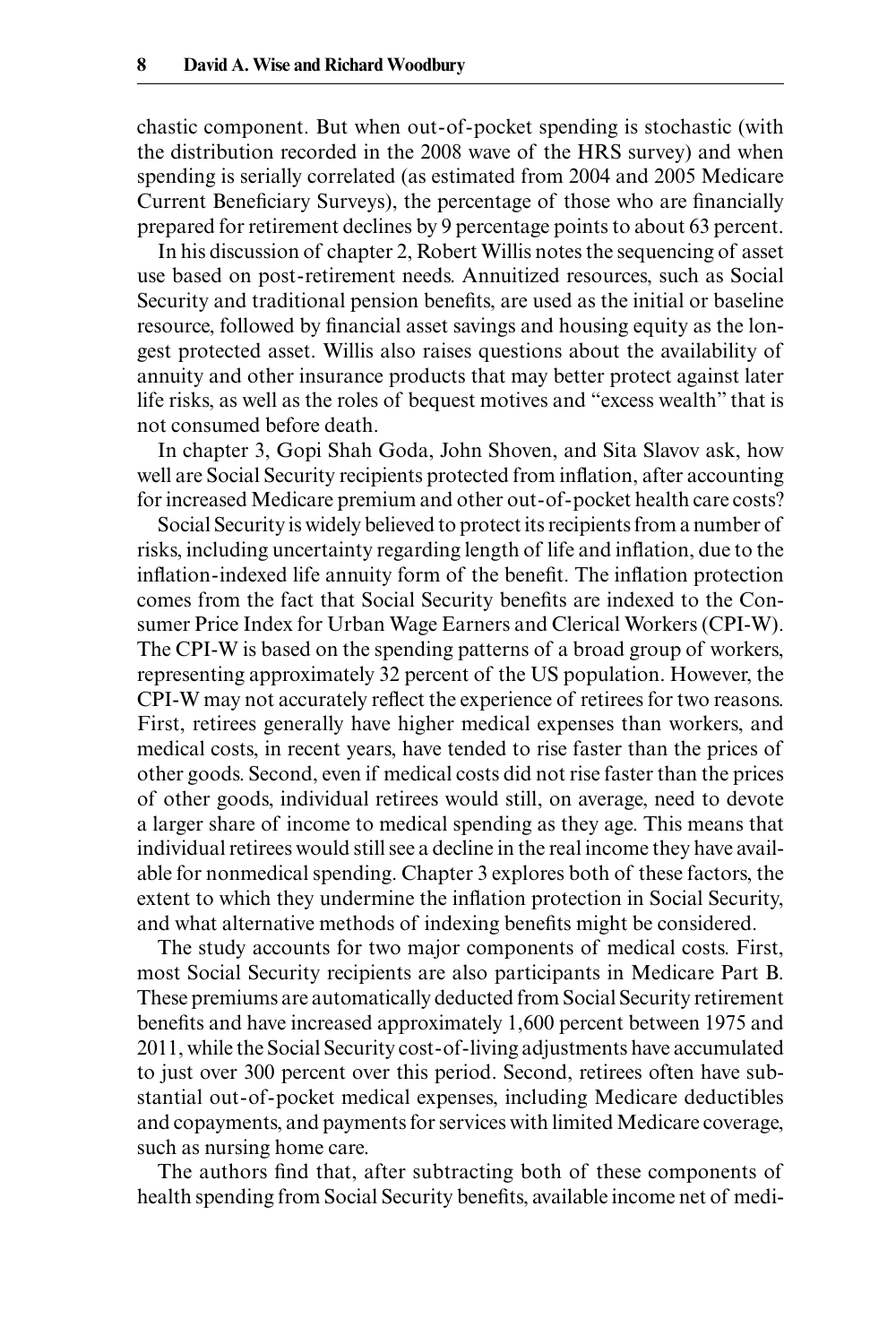cal expenses for a Social Security participant with average out- of- pocket medical spending has, in fact, been increasing more slowly than a price index of nonmedical goods and services. For example, the average man born in 1918 has seen his monthly Social Security benefit, net of medical expenses, rise from \$528 at the end of 1983 (when he was sixty-five) to \$867 at the end of 2007 (when he was eighty- nine). However, if his net- of- medical- expenses benefit had kept pace with inflation in the prices of nonmedical goods over that time period, he would have had \$1,086 per month in 2007 after medical expenses. That is, his net-of-medical-spending benefit has declined by around 20 percent, relative to the nonmedical goods price index. Similarly, the average woman born in 1918 has seen her net- of- medical- expenses benefit decline by around 27 percent, relative to the nonmedical goods price index.

An alternative inflation index is the Consumer Price Index for the Elderly (CPI- E), an experimental measure that targets the cost of living for people aged sixty-two and older. If Social Security benefits had been indexed to the CPI-E instead of the CPI-W, men born in 1918 would have \$961 net of medical expenses, falling only 11.5 percent short of the \$1,086 needed to hold nonmedical expenditures constant in real terms; similarly, women born in 1918 would fall only 18.1 percent short. The reason indexing to the CPI-E does not fully compensate retirees for inflation is that, even if medical costs remained constant over time for the elderly, they tend to spend more on out- of- pocket medical expenses as they age, crowding out nonmedical spending. Thus, each cohort's Social Security benefit net of average outof- pocket medical spending would tend to decline in real terms even if the price of medical care rose at the same rate as the prices of other goods, or alternatively, even if the average retiree's real net Social Security benefit remained constant.

Both the authors and Michael Hurd's discussion of the study highlight limitations in both the CPI-W and CPI-E measures of inflation. For example, the failure to account properly for technological progress can be quite serious when it comes to health care. Higher medical costs likely reflect the consumption of better quality medical care, and retirees may be better off even if they are left with less to spend on other nonmedical goods. The study's authors, therefore, emphasize that they cannot draw any conclusions about changes in the utility of Social Security recipients from this analysis. All they show is that Social Security benefits may not be fully inflationindexed in the sense that recipients with average out- of- pocket medical spending cannot, from one year to the next, purchase the same bundle of nonmedical goods with their Social Security benefits.

Chapter 4 looks narrowly at one aspect of 401(k) plans that has not been studied extensively in past research: the availability and use of 401(k) loans. These loans may decrease accumulation in 401(k) plans if their repayment displaces new contributions to the plans. They may increase asset accumu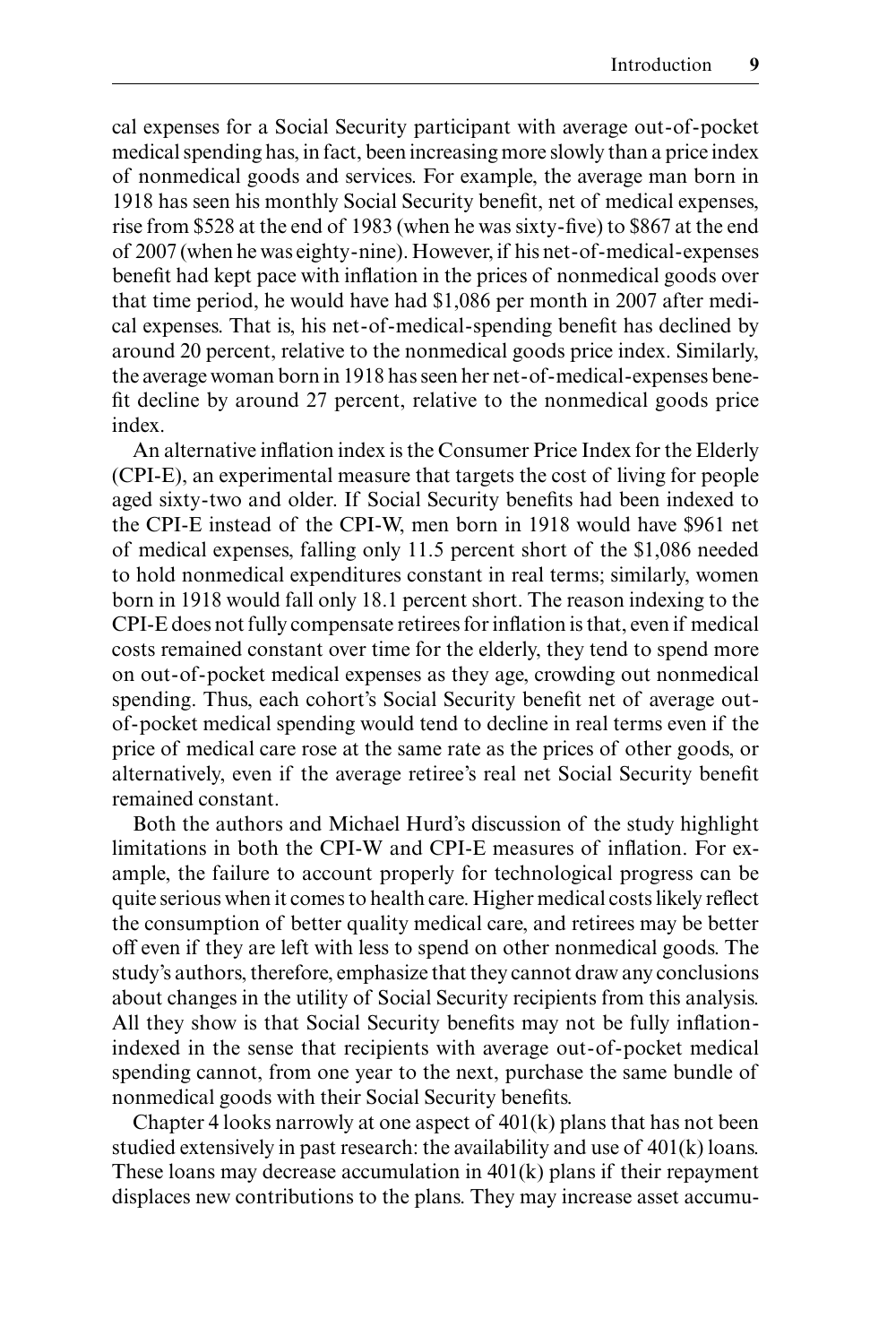lations, however, if they enable people to make larger contributions to the plans, knowing that they can still access their savings if necessary before retirement. In chapter 4, John Beshears, James Choi, David Laibson, and Brigitte Madrian provide an introductory overview of how 401(k) loans work, and how often they are used. This chapter is the first step in a research agenda on how the availability of 401(k) loans affects retirement wealth accumulation.

About 90 percent of 401(k) participants are in plans that offer a loan option. Within those plans, about one in five eligible participants has a loan outstanding at a given point in time. Loan utilization rates follow humpshaped patterns with respect to age, tenure, compensation, and plan balances, reaching peaks for participants in their forties, those with ten to twenty years of tenure, those earning \$40,000 to \$60,000 per year, and those with \$20,000 to \$30,000 in plan balances. Conditional on having a loan, the loan balance to 401(k) balance ratio is declining in age, tenure, compensation, and 401(k) plan balance.

Despite the prevalence of 401(k) loans, they constitute only 2.5 percent of total plan assets among plans with a loan option. For some individuals, however, 401(k) loans can be an important source of credit. Our empirical analysis finds that  $401(k)$  loan utilization is correlated with the types of loan rules adopted by firms. Loans are more likely to be used in plans that charge low interest rates, and conditional on taking a loan, loan sizes are larger when multiple loans are allowed to be outstanding simultaneously, the maximum loan duration allowed is long, and the loan interest rate is high.

In her discussion of the study, Gopi Shah Goda suggests numerous directions for further research, most notably on the initial question of whether the loan provisions increase or decrease asset accumulation in the plans. She also asks what factors determine whether a plan adopts a loan policy, what factors determine whether an individual takes out a loan and, importantly, whether 401(k) plan participants have other borrowing (such as credit card debt) that could be attained less expensively through 401(k) loans.

## **I.2 Part II: Health and Health Care**

The relationships between financial circumstances and health are emphasized throughout this volume. Part II is more heavily weighted toward studies of health. Understanding changes in the health of the elderly is a central policy issue. A healthier elderly population is able to work to later ages, spends less on medical care each year, and requires less informal care from family and friends.

By many metrics, the health of the elderly has improved over time. For example, the share of elderly people with basic physical impairments has declined markedly over the past two decades. By other metrics, however, the health of the elderly is worsening. Problems with more advanced functional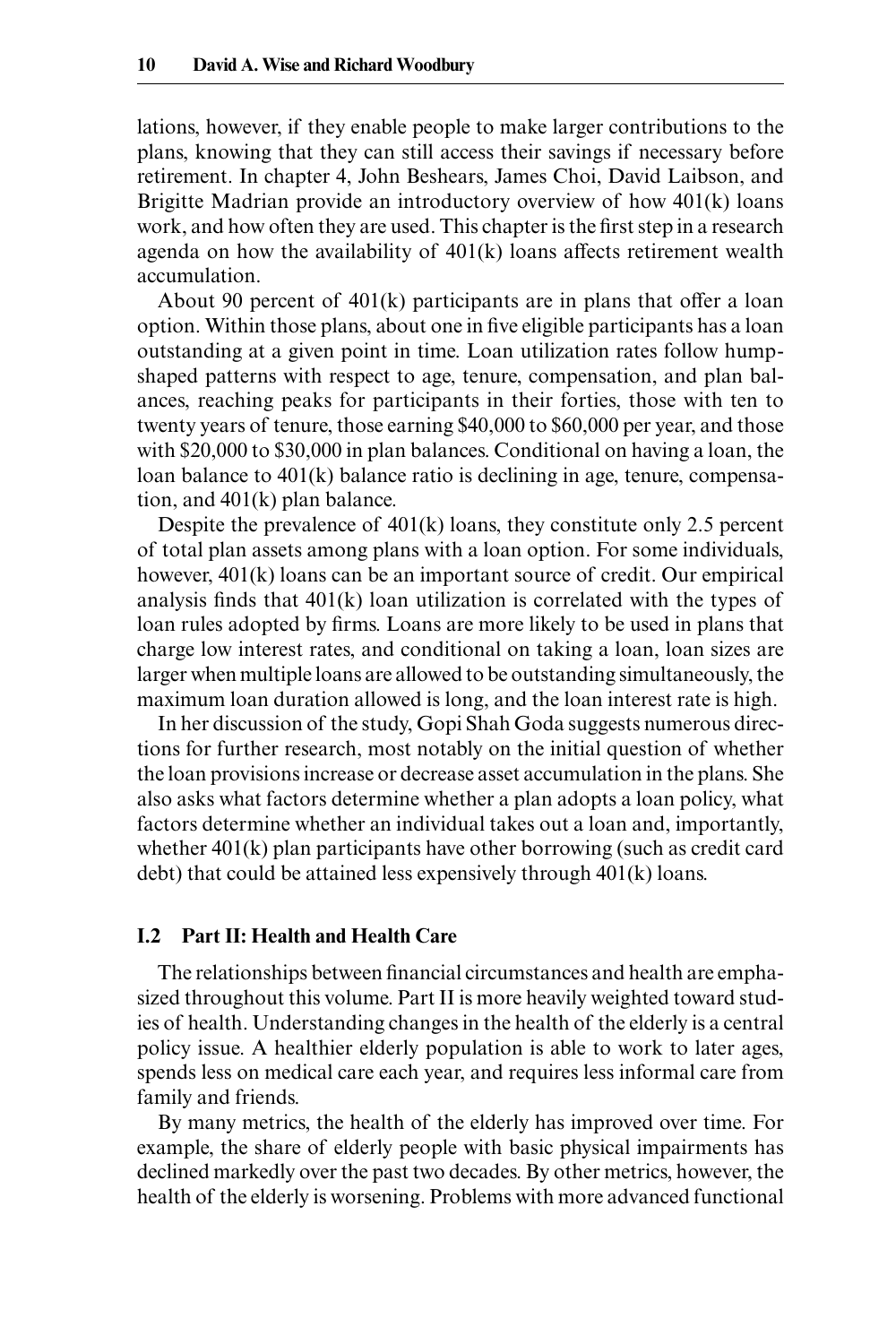measures such as stooping and walking moderate distances have increased over time, and obesity among the elderly has soared along with weight in the nonelderly population.

Researchers have attempted to combine these different measures of disability into one summary measure, but these summaries are generally ad hoc and difficult to interpret. The most common single measures of disability ask whether the person has impairments in Activities of Daily Living (ADLs, such as bathing or dressing) or Instrumental Activities of Daily Living (IADLs, such as doing light housework or managing money). In the Medicare Current Beneficiary Survey, which is analyzed in chapter 5, the share of the elderly population that is disabled by this definition has declined from 49 percent in 1992 to 43 percent in 2007. However, this summary measure exhibits somewhat different trends in different surveys and for different measures of health, and ignores some aspects of functional impairment (e.g., can the person walk a reasonable distance?), cognitive problems such as memory loss, and sensory impairments such as difficulty seeing and hearing.

In chapter 5, David Cutler and Mary Beth Landrum aim to more carefully decompose the elderly population's dimensions of health and how health is changing over time along these various dimensions. In the first part of the chapter, they consider how to optimally combine different measures of health into a smaller number of summary measures. Of course, the best way to summarize multiple measures of health depends on the question being asked. The optimal measure to predict medical spending may be somewhat different than the optimal measure to predict health transitions, for example. Cutler and Landrum estimate factor models for nineteen indicators of health. These measures include specific ADL impairments, IADL impairments, functional impairments, cognitive limitations, and sensory impairments.

The study shows that these nineteen dimensions can be compressed into three broad summary measures. The dominant factor is impairment in very basic physical and social tasks such as dressing, eating, transferring in and out of bed, preparing meals, doing light housework, and managing money. This encompasses many of the ADLs and IADLs, but not all. The second factor loads heavily on functional limitations and includes measures such as walking moderate distances, stooping, and reaching. The third dimension is sensory impairments—trouble seeing and hearing.

After determining these factors, the authors analyze the evolution of these health dimensions over time, and as people age over the course of later life. Analyzing historical patterns, they show that the set of physical and social limitations and sensory impairments have declined rapidly over time. Functional ability was flat or increasing, after declining early in the time period. They offer several potential explanations for this latter result.

The authors also investigate the evolution of health states with age, com-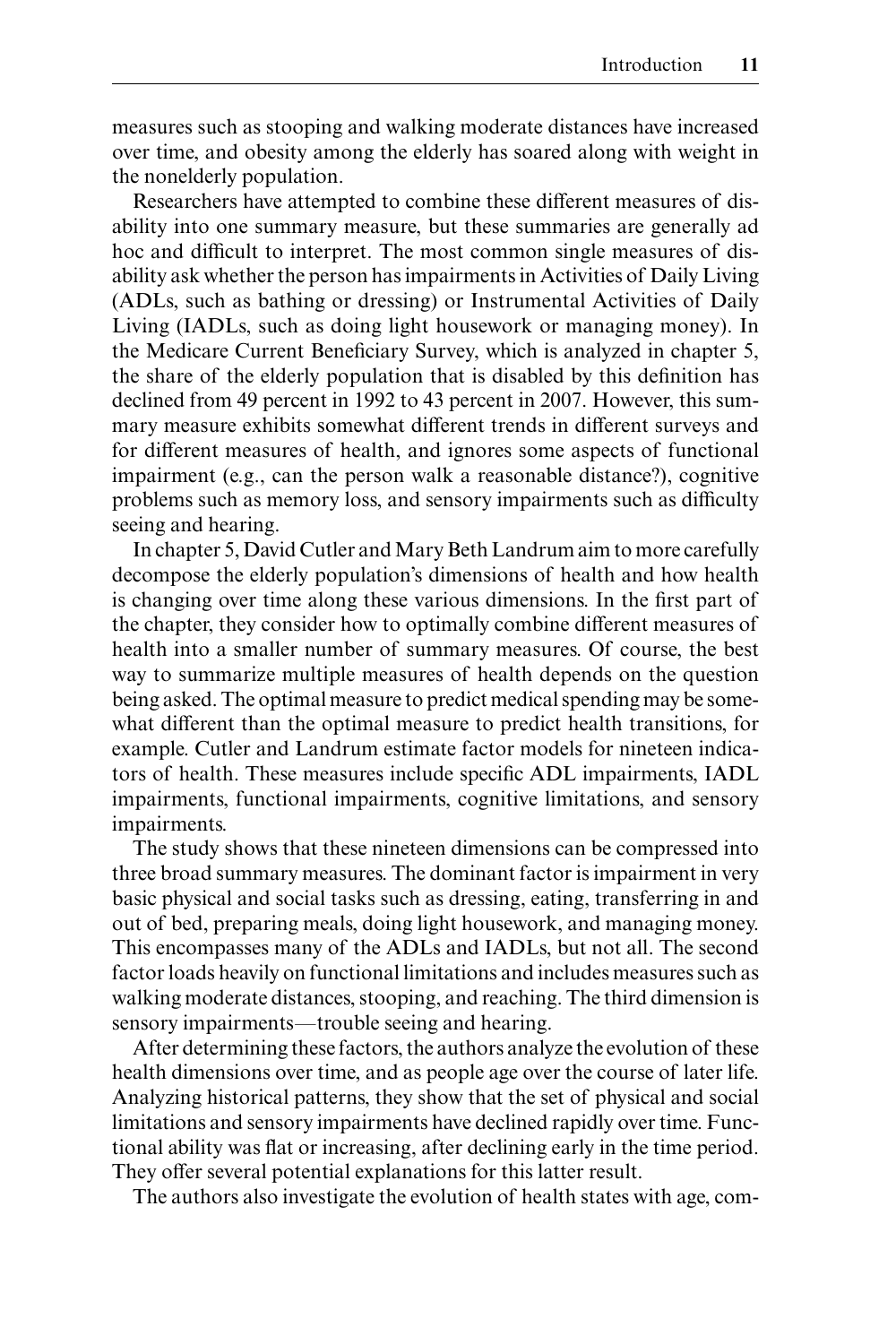paring the early years in the sample (1991– 1996), middle years (1997– 2001), and later years (2002– 2007). The study shows that health deteriorates less rapidly with age in the later years of the sample than in earlier years. The authors do not attempt to explain this observation, but they do note significant variation across the population that is masked by population averages. Even as health deteriorates overall as people age, health improves for a significant minority of people. The authors also describe the next step in their research agenda, emphasizing the development of a richer model of changes in health over time. For example, to what extent is the improvement in health a result of fewer new conditions developing, existing problems being cared for better, or changes in the social and environmental circumstances that the elderly face?

In his discussion of chapter 5, David Weir emphasizes the importance of age standardization to the effective interpretation of the results. He notes that the study is more about the disability aspects of health than about chronic illness and disease. Because issues of disability are dramatically more prevalent in the older old population, such as people in their eighties and older, one needs to differentiate between the sixty-five-plus population generally, and this older old group. This is particularly important in interpreting long- term population trends, as the baby boom generation moves into their sixties now, their seventies soon, and their eighties further in the future.

Chapter 6, by Alan Garber, Jay Bhattacharya, Matt Miller, and Daniella Perlroth, focuses more narrowly on the value of advances in cancer treatment in the elderly. Cancer remains one of the most common causes of death in the elderly, but the number of cancer deaths in the United States began falling in the early 2000s. This trend of improved overall survival, including for the most common types of cancers—breast, prostate, lung, and colorectal cancers—continued at least through the end of the last decade, when the latest national statistics were available.

Improvements in health outcomes from cancer and other diagnoses have come at a time of unsustainable growth in health expenditures. This has led to research that more carefully evaluates the relationship between rising costs, on the one hand, and health outcomes, on the other. The goal of the research in chapter 6 is to match changes in survival for cancer matched with changes in spending for those conditions. The study begins by evaluating the relative contribution of changes in diagnosis and treatment to changes in survival after a diagnosis of breast, prostate, lung, or colorectal cancer, separately for men and women. Understanding the relative effectiveness of early diagnosis and treatment advances for these cancers is important in deciding where increasingly limited anticancer resources should be allocated. The analysis is applied over two study periods: 1988 to 1994 and 2000 to 2004.

The study finds that changes in treatment during these periods may have improved outcomes for some but not all cancers evaluated, and even under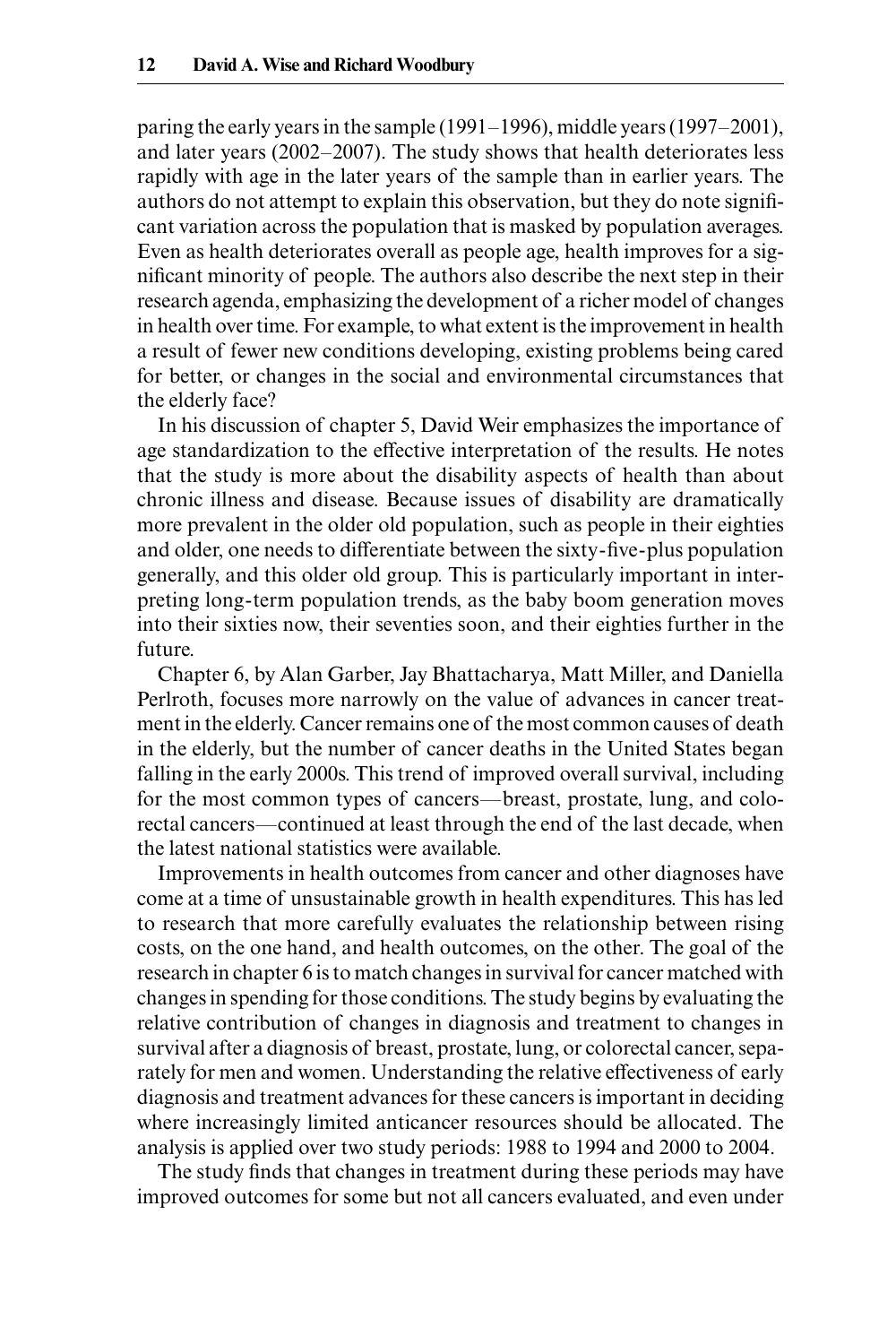favorable assumptions would only be considered cost-effective for a subset of cancers. The years of analysis most corresponding to the recent treatment era did show generally cost- effective medical advances for cancer treatment, with the possible exception of men with lung cancer. The findings suggest that advances in treatment did not lead to improved survival for women during the former period, but did for men in the former, and for both men and women in the latter period. Costs increased for all periods of analysis. The incremental cost-effectiveness of medical progress for cancer varied by treatment era and cohort. In the recent treatment era, the authors find a consistent positive effect on survival as compared with previously, and lower incremental cost- effective ratios for recent cancer advances.

Chapter 7 focuses on the measurement and interpretation of self- reported disability as a more specific measure of health. The problem in interpreting self-reported health is that it may be influenced or biased by people's frame of reference or by social norms. Most people do not live in social isolation. Instead, they interact repeatedly with family, friends, and neighbors. As a consequence of those pervasive interactions, they allow themselves to be transformed in many ways, a transformation of which they may often be unaware.

One type of transformation involves the formation of social norms about what normal or acceptable behavior might be. These social norms then fix the scales that they may be using in responding to questions about their own behaviors and current situations. If they had different neighbors and friends, their self- descriptions about their lives may well be quite different. While this may be true within a country where there exists a shared history and culture, it is especially likely to be the case when cross- national comparisons are made, such as between the Netherlands and the United States.

In chapter 7, "Self-Reported Disability and Reference Groups," Arthur van Soest, Tatiana Andreyeva, Arie Kapteyn, and James P. Smith test the importance of social interactions in people's self- reported work disability. The research uses data from a household survey representative of the Dutch population. As part of the survey, respondents are asked to evaluate work disability of hypothetical people with some work- related health problem, described in vignettes. They are also asked how many people among their friends and acquaintances receive DI benefits. Combining the vignette responses with self- reports on the number of people receiving disability insurance benefits (DI) among one's friends and acquaintances, the authors estimate a model describing the influence of DI prevalence in one's reference group on the subjective scale used to report work disability.

The main feature of the model is the notion that response scales for reporting no, mild, or severe work disability can be affected by a "peer group effect"; that is, by the number of people in the reference group receiving disability benefits. The study finds that DI benefit receipt in one's reference group has a significant effect on response scales in the expected direction.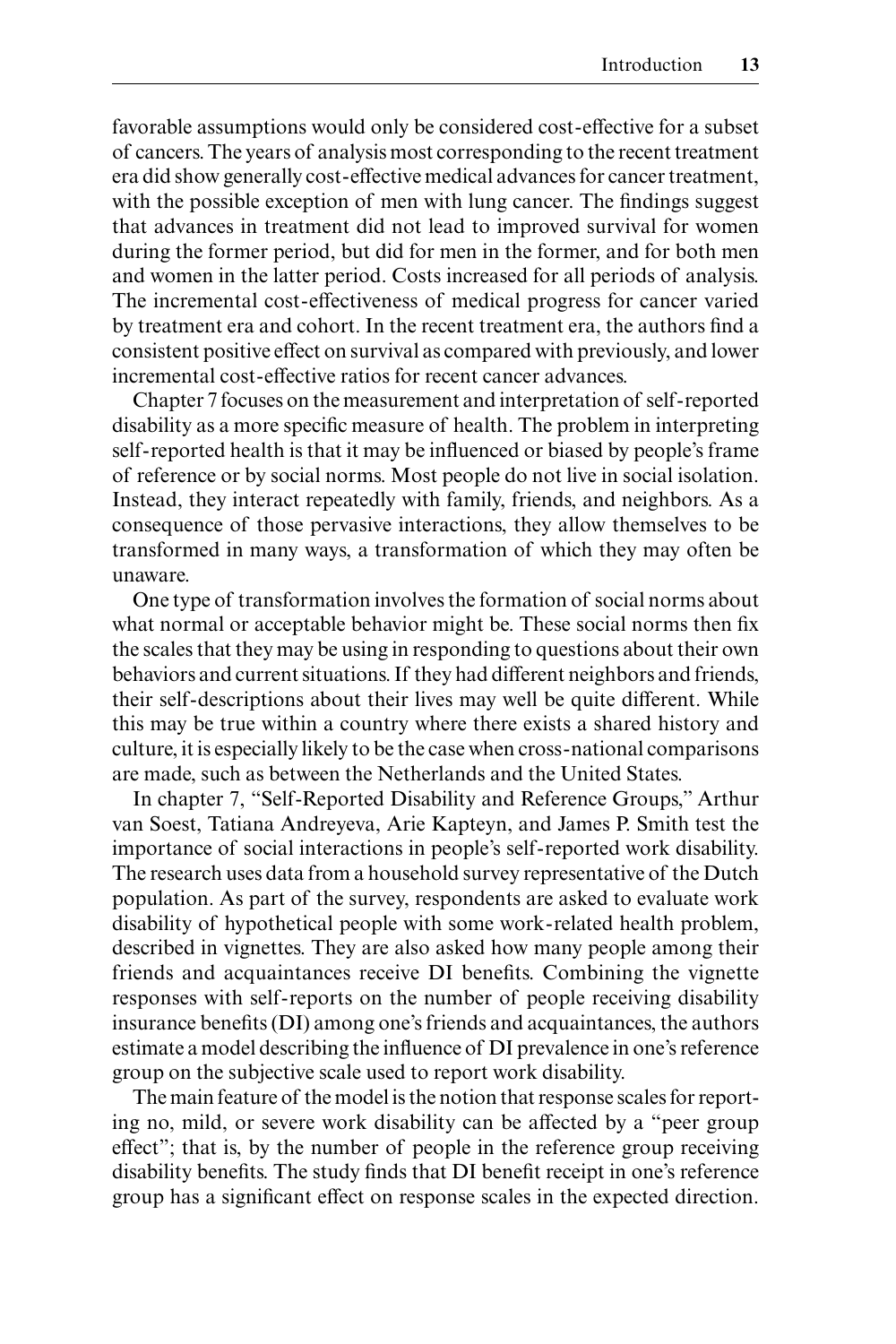The effects are sufficiently strong to explain a good deal of the higher rates of self- reported work disability in the Netherlands compared to the United States, as the Dutch population appears to have much more lenient thresholds about what constitutes a work disability.

These findings are suggestive of how policy programs affect social norms. If a policy makes receipt of  $DI$  benefits more attractive or easier (e.g., by loosening eligibility requirements) thus increasing the number of DI recipients, this changes social norms. Individuals are now more likely to label a given health condition as work limiting and the prevalence of self- reported work will rise.

David Cutler's discussion of chapter 7 focuses more intently on the theoretical foundations of why reference groups matter. He emphasizes three hypotheses for why people who have more disabled peers are more likely to describe themselves as disabled. The first is that it lowers the threshold for reporting someone as disabled. The second is that people sort themselves into groups with similar characteristics as themselves. The third is that having more disabled peers makes you feel worse yourself, so that your perception of your own disability changes. While the study emphasizes the importance of the first explanation, Cutler makes the case for follow-up work that more comprehensively differentiates between these hypotheses.

The last three chapters consider in greater depth the relationship between health and economic circumstances, the causal pathways from socioeconomic circumstances to health, the lifelong impact of childhood health on later-life health outcomes, and how well-being is affected by financial and macroeconomic conditions.

Throughout the expansive literature in the economics of aging, there is little dispute that the socioeconomic status (SES) of individuals is positively correlated with their health status. The size of the body of literature documenting that wealthy and well- educated people generally enjoy better health and longer life is impressive. The robustness of this association is underscored by the fact that the so- called health- wealth gradient has been detected in different times, countries, populations, age structures, and for both men and women. Moreover, the results are largely insensitive to the choice of SES measures (such as wealth, income, education, occupation, or social class) and health outcomes.

While the existence of the gradient may be uncontroversial, the same cannot be said about its explanation. Medical researchers, economists, and other social scientists have developed a large number of competing theories that can broadly be categorized as follows: there may be causal effects from SES to health, causal effects that work in the opposite direction, and unobserved common factors that influence both variables in the same direction without a causal link between the two. A full explanation of the gradient likely encompasses aspects of all three categories of causation, though the relative weighting of explanations remains controversial.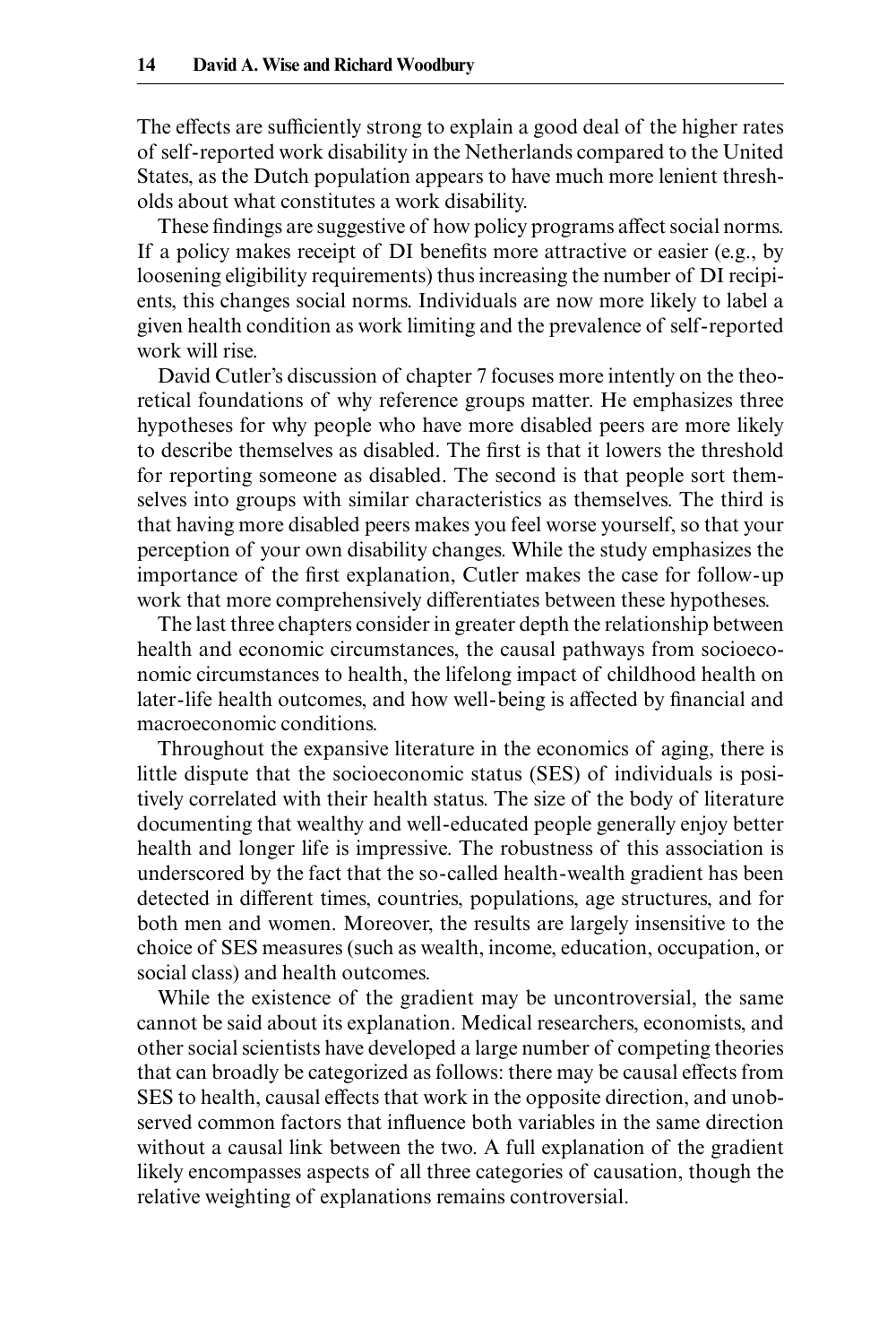Chapter 8 revisits a 2004 study by Peter Adams, Michael Hurd, Daniel McFadden, Angela Merrill, and Tiago Ribeiro, originally entitled "Healthy, Wealthy, and Wise? Tests for Direct Causal Paths between Health and Socioeconomic Status." Using an innovative research methodology and drawing on the first three waves of the AHEAD survey, that study found that in an elderly US population, causal channels that operate from wealth to health are an exception rather than the rule. Considering these strong results, as well as the methodological novelty of the approach used, it is not surprising that their work has subsequently been the subject of vivid debate within the literature, focused in particular on the validity of the study's identification strategy in general.

The new research, "Healthy, Wealthy and Wise?, Revisited, an Analysis of the Causal Pathways from Socioeconomic Status to Health," by Till Stowasser, Florian Heiss, Daniel McFadden, and Joachim Winter, reviews the methodological challenges involved in testing the causal relationships between socioeconomic status and health. It also repeats the earlier analysis using the full range of Health and Retirement Study (HRS) and AHEAD data that have become available since the original study was completed. This enriches the original study along multiple dimensions. First, the same individuals can be tracked for a longer period of time. Second, the analysis can be extended to new cohorts of respondents, and the working sample can be widened by including younger individuals aged fifty and older. Third, because of the wider age range, there is variation in health insurance status that is not available in a Medicare- eligible population. To understand which of these data changes contribute to any deviating conclusions, the study does not apply the whole bundle of modifications at once. Instead, the model is estimated multiple times, by applying it to several different data samples, which are gradually augmented along these dimensions.

The new analysis shows that causal inference critically depends on which time periods are used for estimation. Taken together, the estimations with more extended HRS data alter quite significantly the previous study's conclusions about SES causation. Using the information of many (ideally all) waves at once has the greatest effect on results, with many health conditions moving to the column of illnesses for which SES causality may well play a role. Adding younger individuals to the sample has a very similar effect, reducing the number of medical conditions for which the existence of causal links can be statistically rejected even further. This represents a stark contrast to the original findings, where the rejection of structural causality was the most frequent outcome. Given that the greatest changes are triggered by the addition of panel waves, the driving force behind this reversal in results is most likely an increase in test power as sample sizes soar.

Robert Willis's discussion of chapter 8 emphasizes the important bridge the chapter provides between the original analysis, the large amount of commentary and critique that resulted, the updated application of the methods,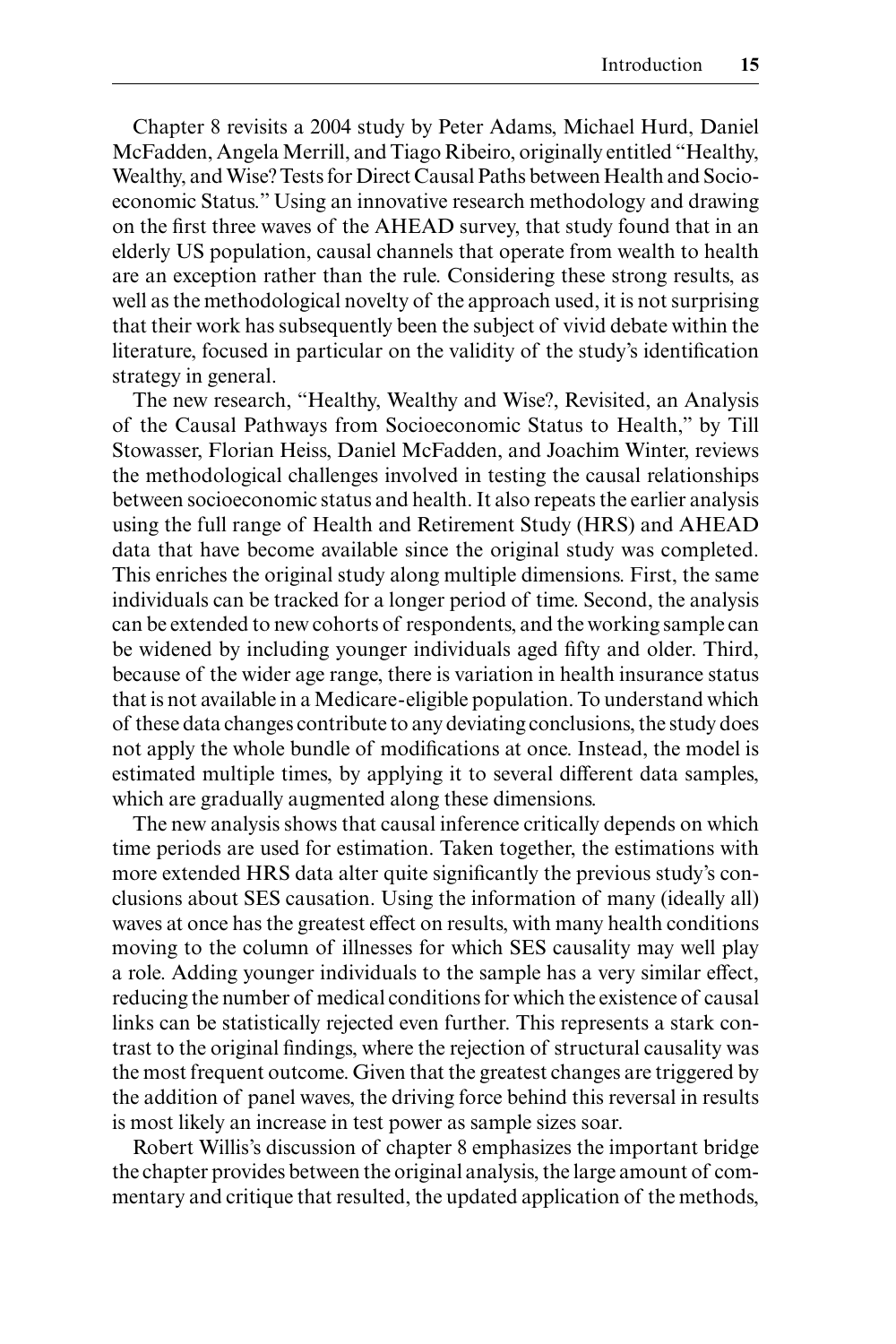and future work on causal pathways. He emphasizes the complexity of identifying causation, and distinguishing between correlation and causation, particularly when the pathways between health and financial well-being have such multifaceted theoretical underpinnings.

Chapter 9 looks at the sources of later- life health differences between England and the United States. Based on self- reported prevalence of seven important illnesses (diabetes, heart attack, hypertension, heart disease, cancer, diseases of the lung, and stroke), Americans were much less healthy than their English counterparts. These differences were large at all socioeconomic status levels, for both self- reported measures and biological markets, among both men and women, and largely independent of conventional risk factors such as smoking, obesity, and drinking. Much of the US-English difference in later life adult health remains unexplained.

Considerable evidence has emerged that variation in health outcomes at middle and older ages may be traced in part to health and other conditions during childhood. In chapter 9, "Childhood Health and Differences in Late-Life Health Outcomes between England and the United States," James Banks, Zoë Oldfield, and James P. Smith analyze how much of the large differences in illness at middle and older ages in America compared to England can be explained by differences that originated when these people were children and adolescents.

The results suggest that differences in prevalence of childhood diseases between England and the United States and a higher rate of transmission into poorer adult health in the United States do appear to contribute to higher rates of adult illness in the United States compared to England. Based on comparable retrospective questionnaires placed in the HRS survey in the US and the English Longitudinal Study of Aging (ELSA) survey in England, the origins of poorer adult health among older Americans compared to the English traces back right into the childhood years. The transmission rates of childhood illness into poor health in later life also appear to be higher in America compared to England.

A larger question raised by the results is why conditions in America appear to make people of all ages sicker than the English. In his discussion of chapter 9, Amitabh Chandra focuses on this question. He raises a number of possible explanations, ranging from differences in health behaviors, neighborhood or environment effects, differences in health insurance or health care, genetics, stress, socioeconomic circumstances, or socioeconomic disparities. He speculates that the United States may do comparatively worse at preventive health care, but comparatively better at treatment once a health problem arises.

Chapter 10 is the most exploratory in the volume, analyzing daily measures of self-reported well-being, and how they respond to financial and macroeconomic circumstances. Since January 2008, the Gallup Organization has been collecting daily data on 1,000 Americans each day, with a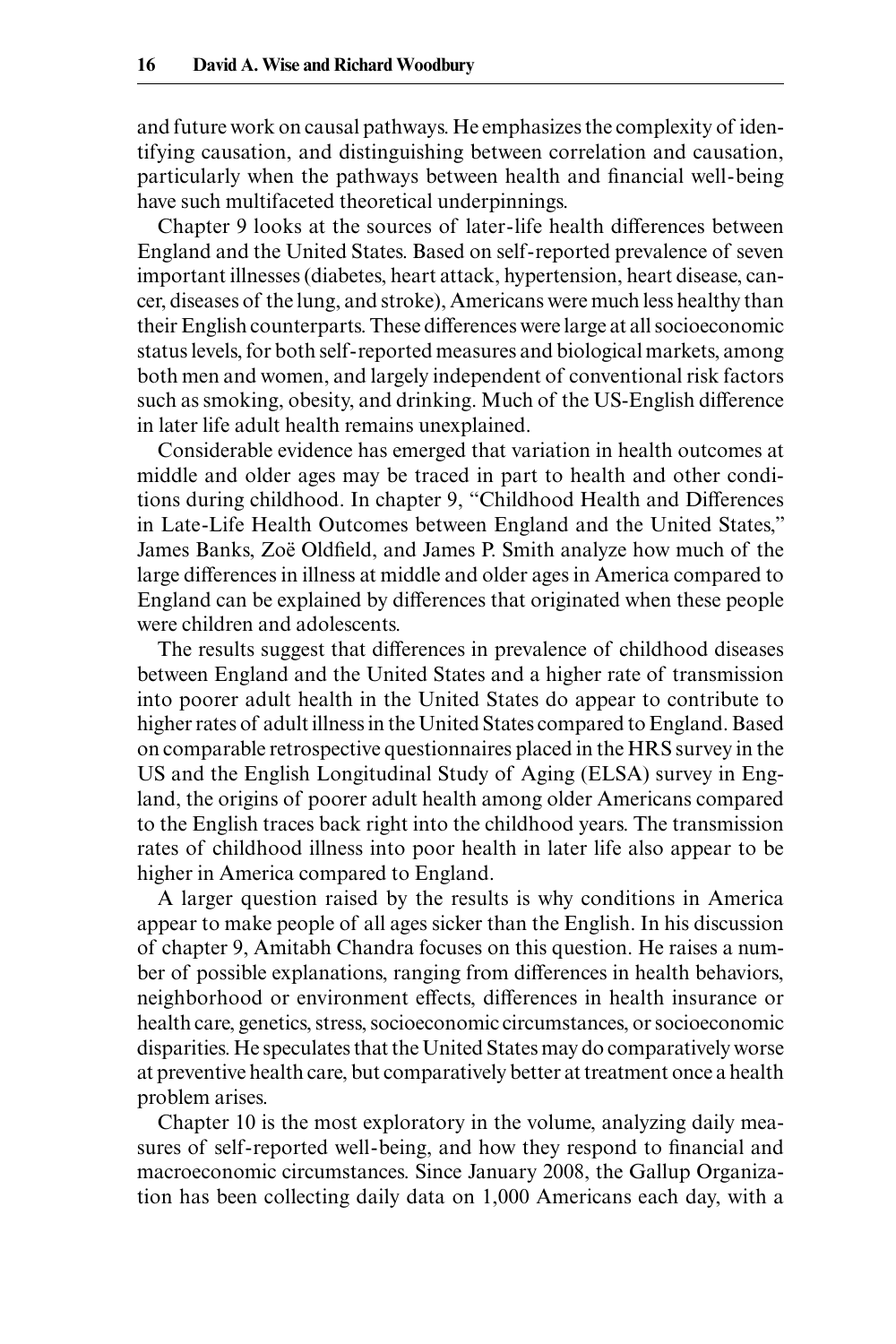range of self- reported well- being questions. These data provide an opportunity to examine how large changes in the macroeconomic environment affected the emotional and evaluative lives of the population, as well as of subgroups within it. The period covered by these data is characterized by very substantial volatility in financial markets, unemployment, income, and macroeconomic performance.

The financial crisis that began in the summer of 2008 saw a rise in the unemployment rate from 4.8 percent in April 2008 to 10.6 percent at its peak in January 2010, and a 4.4 percent drop in employee compensation over five months in 2009 and 2010. There were also large stimulus-associated tax credits and rebates, 4.7 percent of personal disposable income in May 2008 and 1.7 percent in May 2009, as well as a collapse and subsequent recovery of the stock market—the S&P 500 Index on March 6, 2009 had fallen to 40 percent of its all- time high of October 2007, and then more than doubled again by the end of 2010. Through the fall in the market and the fall in the prices of housing and other assets, 60 percent of households saw their wealth decline between 2007 and 2009, and 25 percent lost more than half of their wealth. These declines were widespread, affecting large shares of households across all age, income, and education groups.

These large fluctuations provide an unparalleled opportunity to examine how these events affected the standards of living, the emotional experiences, and life evaluations of those who lived through it. In chapter 10, "The Financial Crisis and the Well- Being of America," Angus Deaton analyzes the impact of these economic events using data from the Gallup Healthways Well- Being Index (GHWBI), which contains about a million observations on self- reported well- being, as well as on demographics, income, occupation, employment status, and numerous health measures. These data allow daily tracking, not only of national averages, but of the outcomes of different groups.

Deaton finds that the well-being measures in the survey tracked the stock market to a significant degree. For example, in the fall of 2008 (around the time of the collapse of Lehman Brothers), and lasting into the spring of 2009 (at the bottom of the stock market), Americans reported sharp declines in their life evaluation, sharp increases in worry and stress, and declines in positive affect. By the end of 2010, in spite of continuing high unemployment, these measures had largely recovered, though worry remained higher and life evaluation lower than in January 2008.

The subjective well- being (SWB) measures do a much better job of monitoring short- run levels of anxiety as the crisis unfolded than they do of reflecting the evolution of the economy over a year or two. Even large macroeconomic shocks to income and unemployment can be expected to produce only small and difficult to detect effects on SWB measures.

Subjective well- being, particularly evaluation of life as a whole, is very sensitive to question order effects. For example, asking political questions